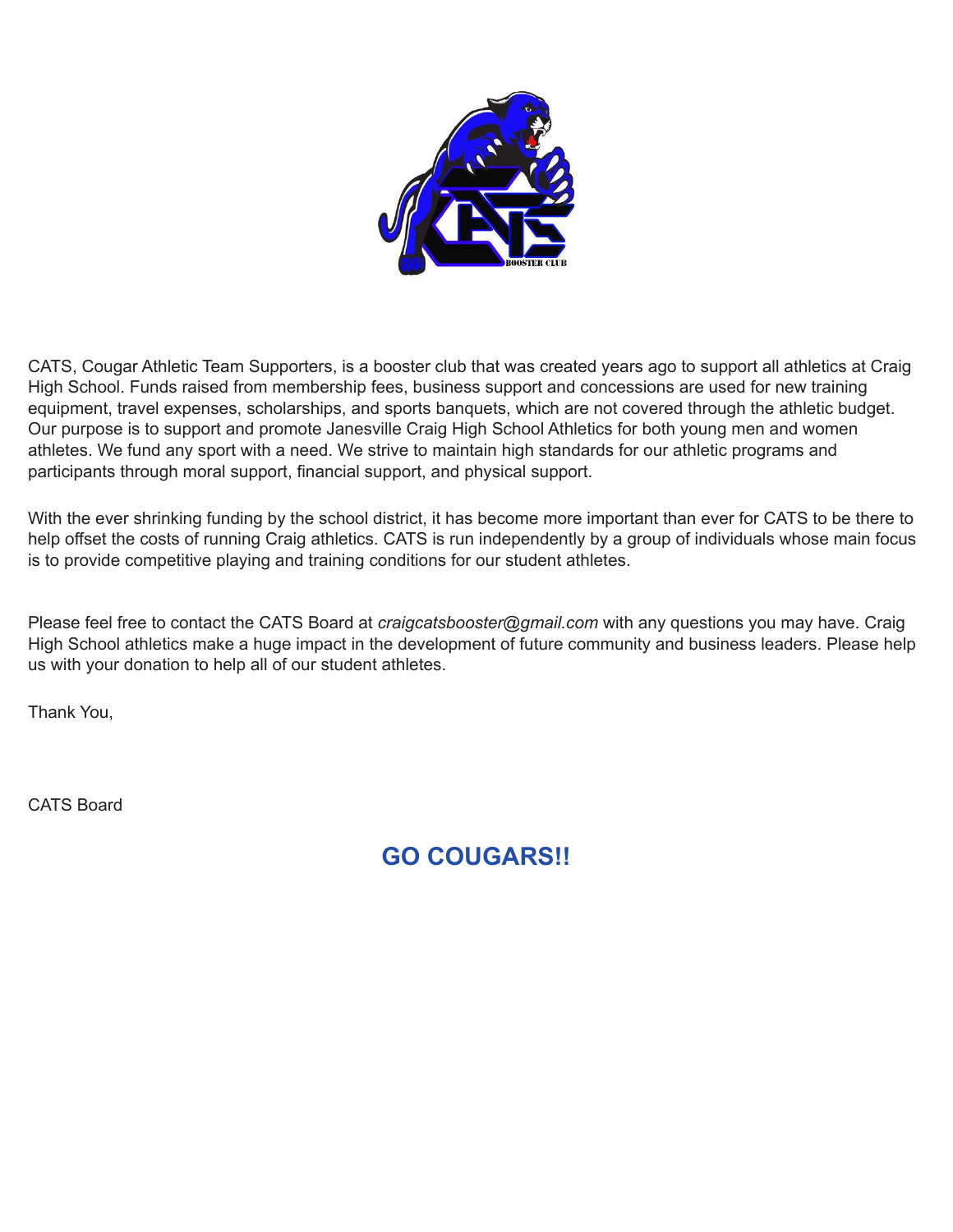

# **In just the last 5 years, CATS has provided over \$70,000 of Program Enhancements and Cost Assistance to Craig Athletic Programs including....**

#### **2020-2021 School Year**

• Coaches Training & Certification • Hudl Software Upgrades • State Champion Individual Plaques • State Qualifier Patches • All-Star Sponsorships • CATS Scholarships • Fall & Winter Sports Programs

## **2019-2020 School Year**

• Coaches Night • Weight Room Equipment • HUDL Membership to be used by all teams • Coaches Certification Fees • Banquet Host for All Sports • Senior post graduate Scholarships • Fall & Winter Sports Programs • State Qualifier patches • CPR Certification for coaches • Video Camera • Volleyball Warm-ups • Head Phones • Girls Swim suits • Cross Country Sound System • Senior Banners • Track & Field Record Board • Travel Back Packs • Tennis Cranks and Nets • Touchless Infrared Thermometers

## **2018-2019 School Year**

• Coaches Training & Certification • Strength & Conditioning Equipment for Soccer Program • Embroidery on Wrestling Uniforms • IPad for Wrestling • Hudl Software Upgrades • State Champion Individual Plaques • State Qualifier Patches • All-Star Sponsorships • CATS Scholarships • Fall & Winter Sports Programs

## **2017-2018 School Year**

• All-Star Sponsorships • Hockey Bags • Coaches Training & Certification • Basketball Practice Equipment • Hudl Software Renewal • State Champion Individual Plaques • State Qualifier Patches • Banquet Host for All Sports • CATS Scholarships • Fall & Winter Sports Programs

# **2016-2017 School Year**

• Cross Country Uniforms • Cougar Mascot Outfit • Window Decals & Signage at Craig • Boys & Girls Basketball Uniforms • State Qualifier Patches • Coaches Certifications • Gymnastics Spring Floor • CATS Scholarships • Fall & Winter Sports Programs